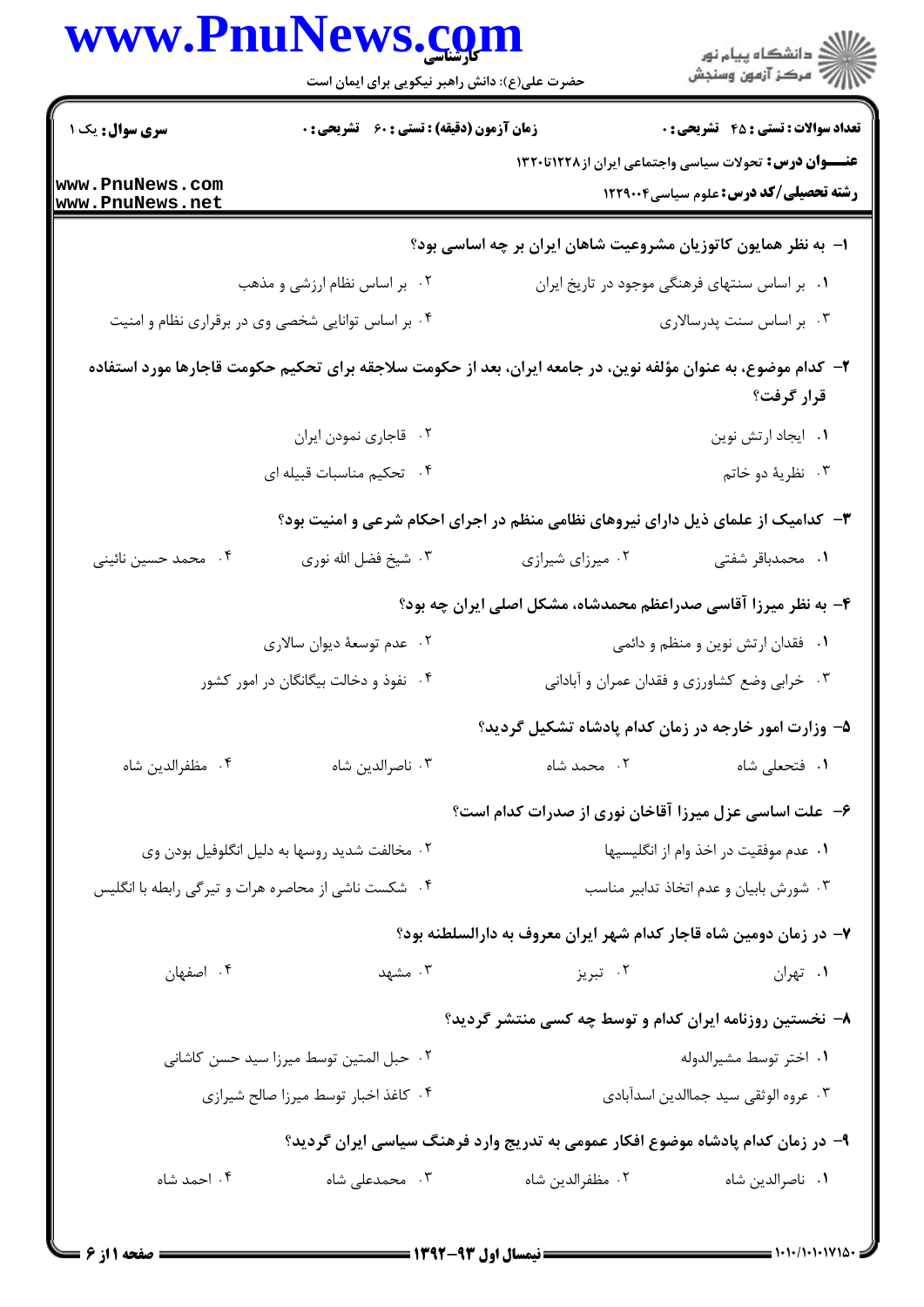|                                    | حضرت علی(ع): دانش راهبر نیکویی برای ایمان است                                         |                                                                                   | ر<br>اگر دانشگاه پيام نور<br>اگر مرکز آزمون وسنجش                                                              |
|------------------------------------|---------------------------------------------------------------------------------------|-----------------------------------------------------------------------------------|----------------------------------------------------------------------------------------------------------------|
| <b>سری سوال : ۱ یک</b>             | زمان آزمون (دقیقه) : تستی : 60 گشریحی : 0                                             |                                                                                   | <b>تعداد سوالات : تستي : 45 - تشريحي : 0</b>                                                                   |
| www.PnuNews.com<br>www.PnuNews.net |                                                                                       |                                                                                   | <b>عنـــوان درس:</b> تحولات سیاسی واجتماعی ایران از ۱۲۲۸تا۱۳۲۰<br><b>رشته تحصیلی/کد درس:</b> علوم سیاسی1۲۲۹۰۰۴ |
|                                    |                                                                                       | ۱۰- کدام دوره، مجلس شورای ملی، دارای نظامنامهٔ قشربندی شده و طبقاتی داشت؟         |                                                                                                                |
| ۰۴ مجلس دوره چهارم                 | ۰۳ مجلس دوره سوم                                                                      | ۰۲ مجلس دوره دوم                                                                  | ۰۱ مجلس دوره اول                                                                                               |
|                                    | 11– در عصر قاجار کدام نوع از مالکیت، دارای بیشترین و رایج ترین ۖ زمین ها و املاک بود؟ |                                                                                   |                                                                                                                |
|                                    | ۰۲ املاک خالصه و اربابي                                                               |                                                                                   | ۰۱ زمین های اوقافی                                                                                             |
|                                    | ۰۴ زمین ها و املاک تیولداری                                                           |                                                                                   | ۰۳ املاک و زمین های ایلاتی                                                                                     |
|                                    |                                                                                       | ۱۲- در عصر کدام پادشاه طبقه کارگر در ایران به تدریج شکل گرفت؟                     |                                                                                                                |
| ۰۴ رضاخان                          | ۰۳ مظفرالدين شاه                                                                      | ۰۲ محمد علی شاه                                                                   | ٠١ ناصرالدين شاه                                                                                               |
|                                    |                                                                                       | ۱۳- بیشتر مهاجرین ایرانی جویای کار به کدام کشور و یا منطقه رهسپار می شدند؟        |                                                                                                                |
|                                    | ۰۲ روسیه و آسیایی میانه                                                               |                                                                                   | ۰۱ روسیه و قفقاز                                                                                               |
|                                    | ۰۴ انگلستان و کراچی                                                                   |                                                                                   | ۰۳ امپراطوری عثمانی و استانبول                                                                                 |
|                                    |                                                                                       | ۱۴– بزرگترین مشکل پیشرفت اقتصادی ایران در عصر قاجار کدام است؟                     |                                                                                                                |
|                                    |                                                                                       |                                                                                   | ٠١. فقدان قوانين مدون اقتصادى                                                                                  |
|                                    |                                                                                       | ۰۲ عدم قدرت رقابت مناسب واحدهای تولیدی داخلی با محصولات خارجی                     |                                                                                                                |
|                                    |                                                                                       |                                                                                   | ۰۳ فقدان امنیت                                                                                                 |
|                                    |                                                                                       |                                                                                   | ۰۴ کاهش ارزش پول کشور                                                                                          |
|                                    |                                                                                       |                                                                                   | ۱۵– اولین بانک تأسیس یافته در ایران کدام است؟                                                                  |
| ۰۴ بانک سپه                        | ۰۳ بانک ملی                                                                           | ٠٢ بانک شاهنشاهی                                                                  | ۰۱ بانک استقراضی                                                                                               |
|                                    |                                                                                       |                                                                                   | ۱۶– اعتمادالدوله لقب كدام صدراعظم ايران بود؟                                                                   |
|                                    | ۰۲ میرزاآقاخان نوری                                                                   |                                                                                   | ۰۱ میرزا آقاسی                                                                                                 |
|                                    | ۰۴ میرزا ابوالقاسم قائم مقام فراهانی                                                  |                                                                                   | ۰۳ حاجي ابراهيم خان كلانتر                                                                                     |
|                                    |                                                                                       | ۱۷– در کدام معاهده اتباع دولت بیگانه در ایران از حقوق کاپیتولاسیون برخوردار شدند؟ |                                                                                                                |
| ۰۴ معاهده آخال                     | ۰۳ معاهده پاریس                                                                       | ۰۲ معاهده گلستان                                                                  | ۰۱ معاهده ترکمنچای                                                                                             |
|                                    |                                                                                       | <b>۱۸</b> - پیروان شیخ احمد احسائی به چه عنوانی معروف بودند؟                      |                                                                                                                |
| ۰۴ شيخيه                           | ۰۳ سرخ جامگان                                                                         | ٠٢ سياه جامگان                                                                    | ٠١. اسماعيليه                                                                                                  |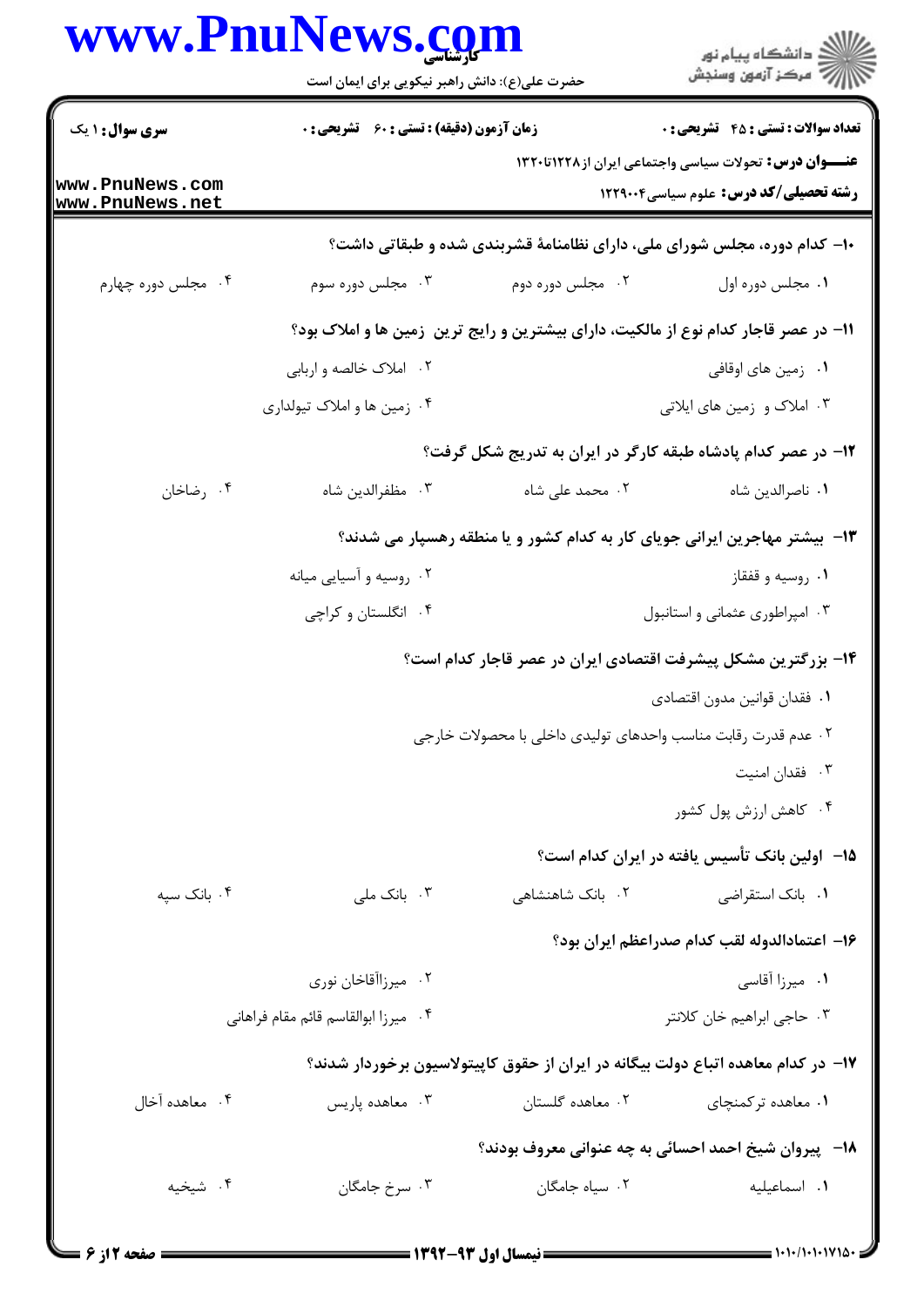|                                    | www.PnuNews.com<br>حضرت علی(ع): دانش راهبر نیکویی برای ایمان است                                |                                                             | ڪ دانشڪاه پيا <sub>م</sub> نور<br>∕ِ <i>"مرڪز</i> آزمون وسنڊش                                           |
|------------------------------------|-------------------------------------------------------------------------------------------------|-------------------------------------------------------------|---------------------------------------------------------------------------------------------------------|
| سری سوال: ۱ یک                     | <b>زمان آزمون (دقیقه) : تستی : 60 ٪ تشریحی : 0</b>                                              |                                                             | <b>تعداد سوالات : تستي : 45 - تشريحي : 0</b>                                                            |
| www.PnuNews.com<br>www.PnuNews.net |                                                                                                 |                                                             | عنـــوان درس: تحولات سیاسی واجتماعی ایران از ۱۲۲۸تا۱۳۲۰<br><b>رشته تحصیلی/کد درس:</b> علوم سیاسی1۲۲۹۰۰۴ |
|                                    |                                                                                                 |                                                             | 19- شورش سالار توسط چه کسی پایان یافت؟                                                                  |
|                                    | ۰۲ میرزا آقاسی                                                                                  |                                                             | ۰۱ امیرکبیر                                                                                             |
|                                    | ۰۴ میرزا ابوالقاسم قائم مقام فرهانی                                                             |                                                             | ۰۳ میرزاآقاخان نوری                                                                                     |
|                                    |                                                                                                 |                                                             | ۲۰– علت قطع رابطه ایران و انگلیس در سال ۱۸۳۸ چه بود؟                                                    |
|                                    |                                                                                                 |                                                             | ۰۱ حمله انگلیس به بوشهر                                                                                 |
|                                    |                                                                                                 | ٢. زمينه سازي انگليسيها براي جدايي جزاير خليج فارس از ايران |                                                                                                         |
|                                    |                                                                                                 |                                                             | ۰۳ محاصره هرات توسط سپاه محمد شاه                                                                       |
|                                    |                                                                                                 |                                                             | ۰۴ بی اعتنایی محمدشاه با سفیر انگلیس مک نیل                                                             |
|                                    |                                                                                                 |                                                             | <b>۲۱</b> - پایه گذار اندیشه ترقی در ایران کیست؟                                                        |
|                                    | ۰۲ امیرکبیر                                                                                     |                                                             | ٠١ ميرزا ابولقاسم قائم مقام                                                                             |
|                                    | ۰۴ رضا شاه                                                                                      |                                                             | ۰۳ ناصرالدين شاه                                                                                        |
|                                    |                                                                                                 |                                                             | ۲۲– اولین سفارتخانه های دائمی ایران توسط چه کسی تأسیس گردید؟                                            |
|                                    | ۰۲ محمدشاه                                                                                      |                                                             | ٠١ عباس ميرزا                                                                                           |
|                                    | ۰۴ ميرزا حسين خان مشيرالدوله                                                                    |                                                             | ۰۳ امیرکبیر                                                                                             |
|                                    |                                                                                                 |                                                             | ۲۳- اولین بار موضوع گذرنامه توسط چه کسی اجرا شد؟                                                        |
|                                    | ٠٢ ميرزا حسين خان مشيرالدوله                                                                    |                                                             | ۰۱ امیرکبیر                                                                                             |
|                                    | ۰۴ عين الدوله                                                                                   |                                                             | ۰۳ میرزا ابولقاسم قائم مقام                                                                             |
|                                    | ۲۴– هدف نهایی انگلیسی ها از ایجاد تأسیسات خطوط تلگرافی در ایران از مسیر خانقین تا کراچی چه بود؟ |                                                             |                                                                                                         |
|                                    |                                                                                                 |                                                             | ٠١ رقابت با روسيه                                                                                       |
|                                    |                                                                                                 |                                                             | ۰۲ لزوم داشتن وسیله ارتباط سریع بین انگلیس و هند                                                        |
|                                    |                                                                                                 |                                                             | ۰۳ رقابت با آلمانها در طرح احداث خطوط راه آهن برلين و بصره                                              |
|                                    |                                                                                                 |                                                             | ۰۴ کسب اخبار تحرکات دولت ایران و عثمانی                                                                 |
|                                    |                                                                                                 |                                                             | ۲۵– عمقی ترین وسیلهٔ شبکهٔ جاسوسی انگلستان در ایران چه بود؟                                             |
| ۰۴ شرق شناسان                      | ۰۳ شعبات تلگرافخانه                                                                             | ۰۲ فرماسونری                                                | ٠١. پليس جنوب                                                                                           |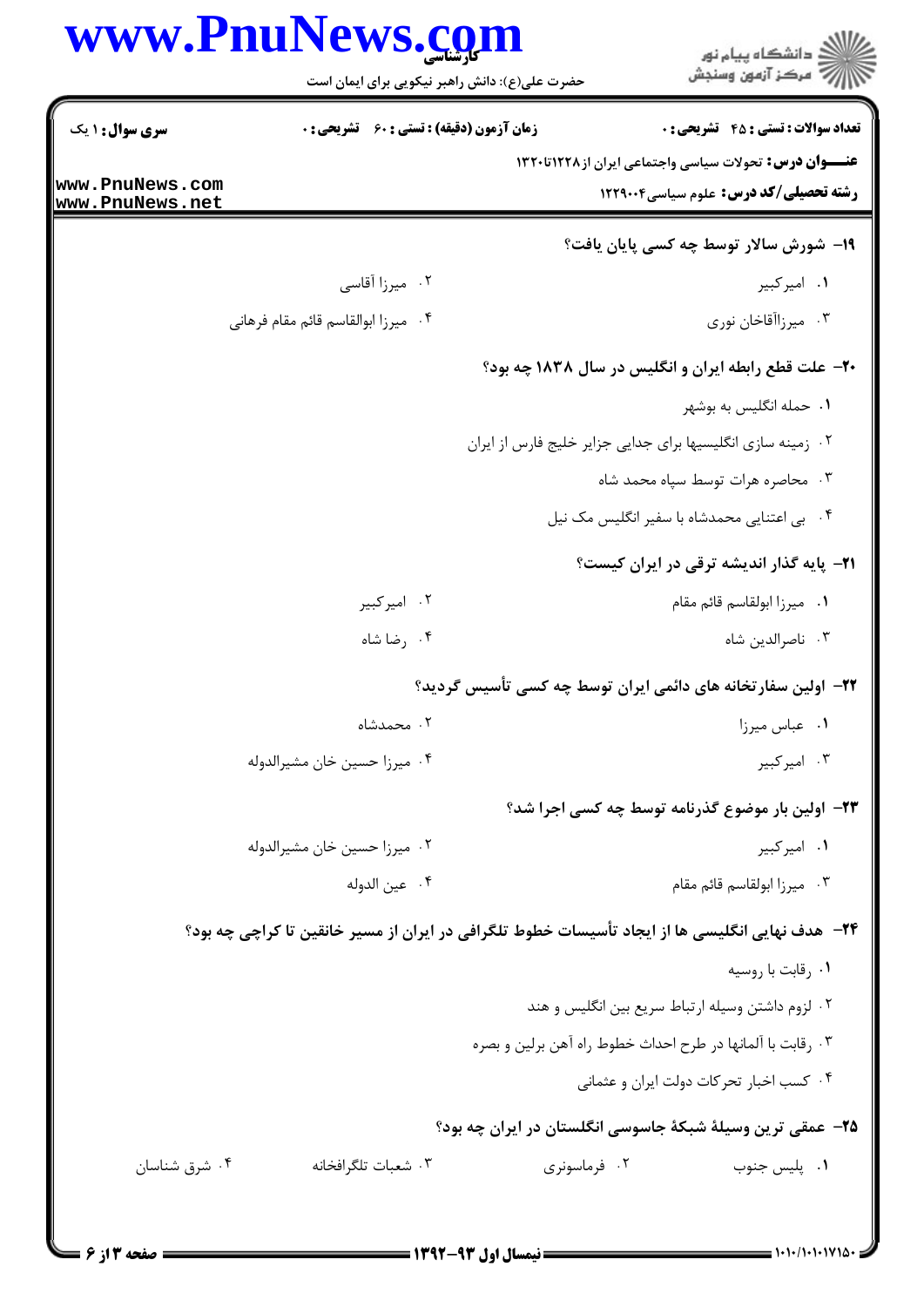|                                    | حضرت علی(ع): دانش راهبر نیکویی برای ایمان است                                                                   |                   | ر<br>راڪ دانشڪاه پيام نور<br>راڪ مرڪز آزمون وسنڊش                                                              |
|------------------------------------|-----------------------------------------------------------------------------------------------------------------|-------------------|----------------------------------------------------------------------------------------------------------------|
| <b>سری سوال : ۱ یک</b>             | زمان آزمون (دقیقه) : تستی : 60 تشریحی : 0                                                                       |                   | <b>تعداد سوالات : تستی : 45 - تشریحی : 0</b>                                                                   |
| www.PnuNews.com<br>www.PnuNews.net |                                                                                                                 |                   | <b>عنـــوان درس:</b> تحولات سیاسی واجتماعی ایران از ۱۲۲۸تا۱۳۲۰<br><b>رشته تحصیلی/کد درس:</b> علوم سیاسی1۲۲۹۰۰۴ |
|                                    |                                                                                                                 |                   | ۲۶– نخستین امتیاز مهم به اتباع روس توسط ناصرالدین شاه کدام است؟                                                |
|                                    | ۰۲ بهره برداری انحصاری صید ماهی در خزر                                                                          |                   | ۰۱ کشف و بهره برداری از نفت شمال                                                                               |
|                                    | ۰۴ بهره برداری از منابع جنگلی شمال                                                                              |                   | ۰۳ خطوط کشتی رانی بین آستارا تا بندر ترکمن                                                                     |
|                                    |                                                                                                                 |                   | ۲۷– ناصرالدین شاه به کدام صدراعظم خود لقب سپهسالار  اعطا نمود؟                                                 |
|                                    | ۰۲ میرزا آقاخان نوری                                                                                            |                   | ٠١. امين السلطان                                                                                               |
|                                    | ۰۴ میرزا حسین خان مشیرالدوله                                                                                    |                   | ۰۳ میرزا تقی خان فراهانی                                                                                       |
|                                    | ۲۸– جورج کرزن کدام قرارداد را به عنوان نادرترین و عجیب ترین امتیاز از سوی دولتی به یک تبعه خارجی قلمداد می کند؟ |                   |                                                                                                                |
|                                    | ۰۲ امتیاز توتون و تنباکو                                                                                        |                   | ٠١ امتياز دارسى                                                                                                |
|                                    | ۰۴ امتياز رويتر                                                                                                 |                   | ۰۳ امتياز تالبوت                                                                                               |
|                                    |                                                                                                                 |                   | ۲۹- ناصرالدین شاه در سفر دوم به اروپا کدام امتیاز را به روسها داد ؟                                            |
|                                    | ۰۲ امتیاز بانک استقراضی                                                                                         |                   | ٠١ تشكيل بريگاد قزاق                                                                                           |
|                                    | ۰۴ خطوط کشتی رانی بین آستارا تا بندر ترکمن                                                                      |                   | ۰۳ امتياز نفت شمال                                                                                             |
|                                    |                                                                                                                 |                   | <b>۳۰</b> – علت اساسی امتیاز بانک شاهنشاهی به تبعه انگلیسی کدام بود؟                                           |
|                                    | ۰۲ جبران لغو امتياز رويتر                                                                                       |                   | ٠١ لغو امتياز تنباكو                                                                                           |
|                                    | ۰۴ شکست انحصار بانک استقراضی                                                                                    |                   | ۰۳ لغو امتياز خطوط تلگرافي                                                                                     |
|                                    |                                                                                                                 |                   | <b>۳۱</b> - رهبر مخالفین امتیاز رویتر در میان علما چه کسی بود؟                                                 |
|                                    | ۰۲ میرزا حسین آشتیانی                                                                                           |                   | ٠١ سيد جمال الدين اسدآبادي                                                                                     |
|                                    | ۰۴ شيخ فضل الله نوري                                                                                            |                   | ۰۳ حاج ملا علی کنی                                                                                             |
|                                    | ٣٢- كدام حركت فراگير ملت ايران به عنوان نخستين نهضت مقاومت عليه امتيازات خارجي محسوب مي گردد؟                   |                   |                                                                                                                |
| ۰۴ نهضت جنگل                       | ۰۳ نهضت مشروطه                                                                                                  | ۰۲ نهضت تنباکو    | ۰۱ نهضت ملی شدن نفت                                                                                            |
|                                    |                                                                                                                 |                   | ۳۳- مردم کدام شهر در قیام مردمی علیه امتیاز رژی نقش اصلی را ایفا نمودند؟                                       |
| ۰۴ بوشهر                           | ۰۳ تېريز                                                                                                        | ۲. مشهد           | ۰۱ رشت                                                                                                         |
|                                    |                                                                                                                 |                   | ۳۴– اولین راه آهن ایران بین کدام شهرها کشیده شد؟                                                               |
| ۰۴ تهران و قزوين                   | ۰۳ جلفا و تبریز                                                                                                 | ۰۲ اصفهان و تهران | ۰۱ ری و تهران                                                                                                  |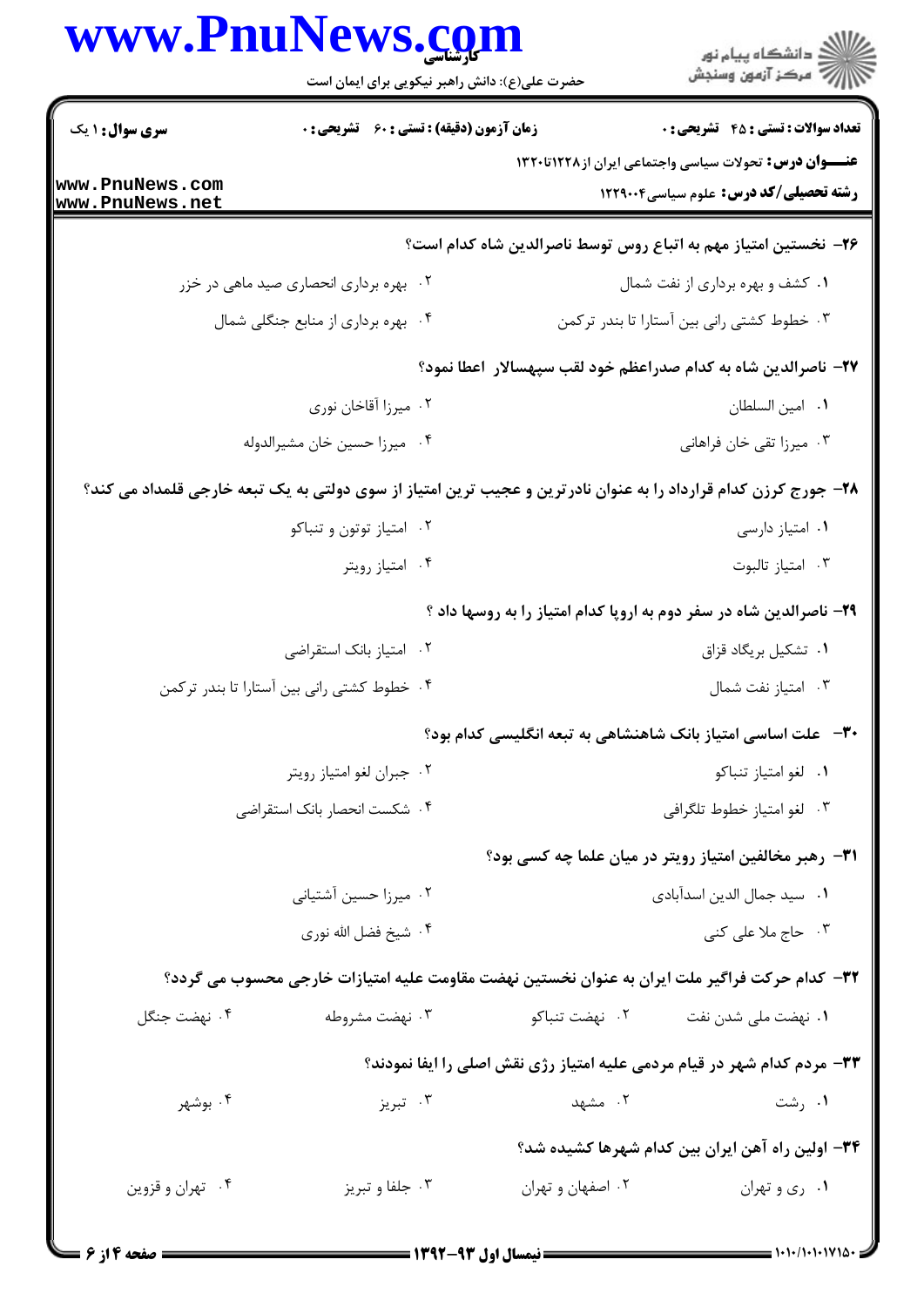| www.PnuNews.com                    | حضرت علی(ع): دانش راهبر نیکویی برای ایمان است    |                                                                                                               | ڪ دانشڪاه پيام نور<br><mark>ر</mark> ⊽ مرڪز آزمون وسنڊش |
|------------------------------------|--------------------------------------------------|---------------------------------------------------------------------------------------------------------------|---------------------------------------------------------|
| <b>سری سوال : ۱ یک</b>             | <b>زمان آزمون (دقیقه) : تستی : 60 گشریحی : 0</b> |                                                                                                               | <b>تعداد سوالات : تستي : 45 تشريحي : 0</b>              |
| www.PnuNews.com<br>www.PnuNews.net |                                                  | <b>عنـــوان درس:</b> تحولات سیاسی واجتماعی ایران از ۱۲۲۸تا۱۳۲۰                                                | <b>رشته تحصیلی/کد درس:</b> علوم سیاسی1۲۲۹۰۰۴            |
|                                    |                                                  | ۳۵- فن عکاسی در زمان کدام پادشاه در ایران رواج یافت؟                                                          |                                                         |
| ۰۴ محمدعلی شاه                     | ۰۳ مظفرالدين شاه                                 | ٠٢ ناصرالدين شاه                                                                                              | ۰۱ محمد شاه                                             |
|                                    |                                                  | ۳۶– مردم کدام کشور به عنوان نخستین ملت آسیایی بودند که در راه آزادی سیاسی و محو رژیم پادشاهی مطلقه فردی پیروز | شدند؟                                                   |
| ۰۴ ژاپن                            | ۰۳ هند                                           | ۰۲ ایران                                                                                                      | ۰۱ چين                                                  |
|                                    |                                                  | ۳۷– کدام واقعه در خارج از مرزهای کشورمان نقش برجسته ای در بیداری ملت ایران علیه استعمار و استبداد ایفا نمود؟  |                                                         |
|                                    | ۰۲ پیروزی ژاپنی ها در جنگ با روسها               | ۰۱ پیروزی ترکان جوان در ترکیه                                                                                 |                                                         |
|                                    | ۰۴ قیام مردم هند علیه انگلیسیها                  | ۰۳ پیروزی ملت چین در جنگ دوم تریاک                                                                            |                                                         |
|                                    |                                                  | ۳۸– در زمان کدام پادشاه گمرکات ایران به سبک کشورهای اروپایی اداره و مدیریت گردید؟                             |                                                         |
| ۰۴ رضاشاه                          | ۰۳ مظفرالدين شاه                                 | ٠٢ ناصرالدين شاه                                                                                              | ۰۱ محمدشاه                                              |
|                                    |                                                  | ٣٩- كدام حركت مردم، به عنوان نشانه آغازين انقلاب مشروطه قلمداد مي گردد؟                                       |                                                         |
|                                    | ۰۲ حادثه کرمان                                   | ۰۱ اعتراض مردم عليه حكومت در مجازات تجار تهراني                                                               |                                                         |
|                                    | ۰۴ حادثه بانک استقراضی                           |                                                                                                               | ۰۳ حادثه مسيونوز بلژيکي                                 |
|                                    |                                                  | ۴۰– كدام واقعه منجر به عزل عين الدوله توسط مظفرالدين شاه گرديد؟                                               |                                                         |
|                                    | ۰۲ تحصن بخشی از مردم در سفارت انگلیس             |                                                                                                               | ٠١ سوء قصد به جان شاه                                   |
|                                    | ۰۴ ناکامی نیروهای دولتی در سکوب قیام تبریز       |                                                                                                               | ۰۳ شیوع قحطی نان در کشور                                |
|                                    |                                                  | ۴۱– کدام حزب در مجلس دوره دوم، رابطه بسیار خوبی با انگلستان داشت؟                                             |                                                         |
|                                    | ۰۲ حزب ترق <i>ی</i>                              |                                                                                                               | ۰۱ حزب دمکرات                                           |
|                                    | ۰۴ حزب اجتماعيون اعتداليون                       |                                                                                                               | ۰۳ حزب اتفاق                                            |
|                                    |                                                  | ۴۲- براساس کدام معاهده، رودخانه اترک به عنوان مرز بین ایران و روسیه شناخته شد؟                                |                                                         |
| ۰۴ معاهده آخال                     | ۰۳ معاهده پاریس                                  | ۰۲ معاهده گلستان                                                                                              | ۰۱ معاهده ترکمنچای                                      |
|                                    |                                                  |                                                                                                               | ۴۳- روح حاکم بر تجدد عصر رضاشاه کدام است؟               |
|                                    | ۰۲ ملی گرایی                                     |                                                                                                               | ۰۱ باستان گرایی                                         |
|                                    | ۰۴ تلفیق سنت و مدرنیسم                           |                                                                                                               | ۰۳ فرنگی مآبی                                           |
|                                    |                                                  |                                                                                                               |                                                         |